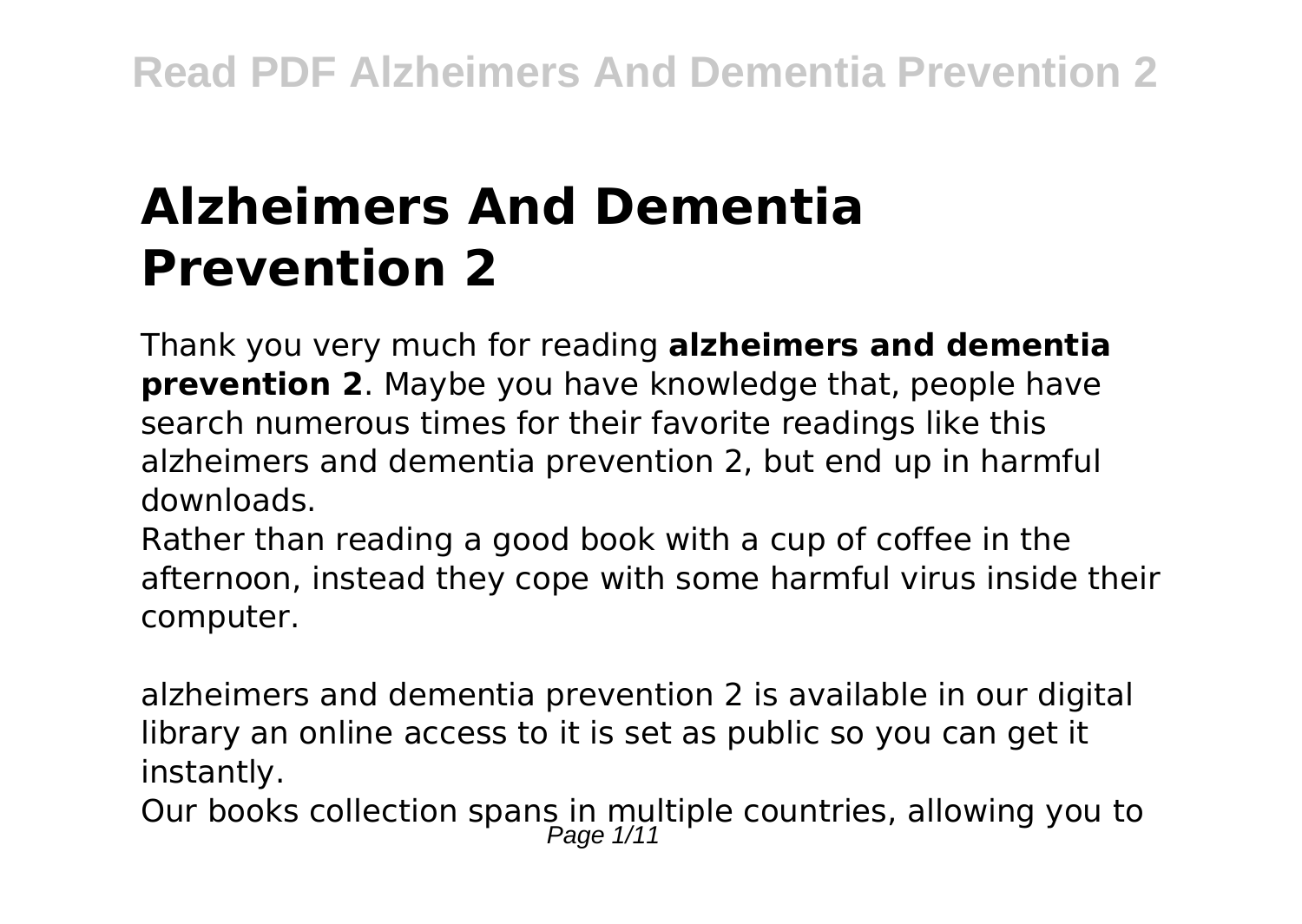get the most less latency time to download any of our books like this one.

Merely said, the alzheimers and dementia prevention 2 is universally compatible with any devices to read

As archive means, you can retrieve books from the Internet Archive that are no longer available elsewhere. This is a not for profit online library that allows you to download free eBooks from its online library. It is basically a search engine for that lets you search from more than 466 billion pages on the internet for the obsolete books for free, especially for historical and academic books.

### **Alzheimers And Dementia Prevention 2**

Regular physical exercise may be a beneficial strategy to lower the risk of Alzheimer's and vascular dementia. Exercise may directly benefit brain cells by increasing blood and oxygen flow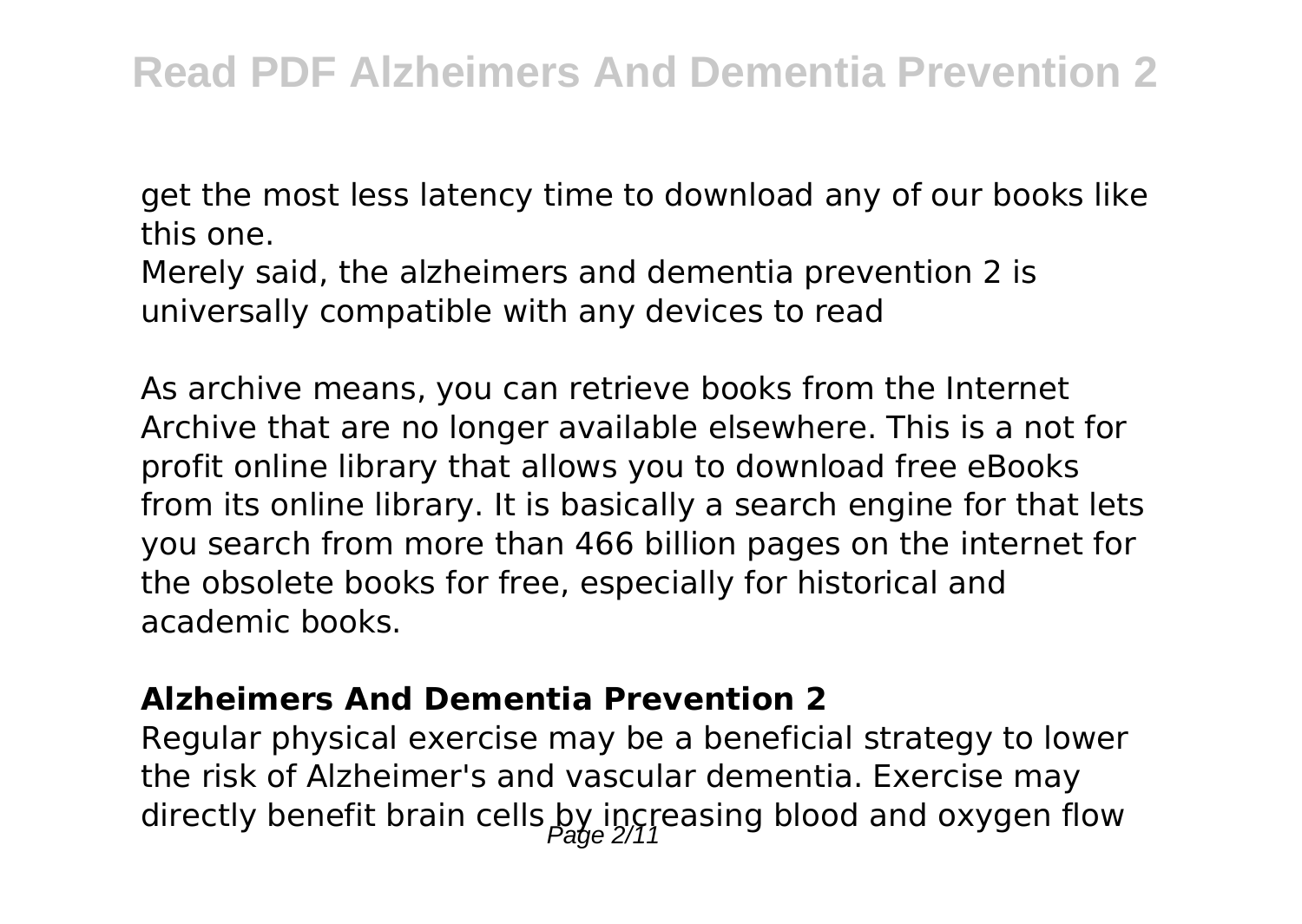in the brain.

### **Can Alzheimer's be Prevented? | Alzheimer's Association**

Alzheimer's disease is the most common cause of dementia. Dementia of Alzheimer's disease involves memory loss, plus impairment of other functions of the brain such as:

### **How to Help Prevent Dementia - Healthline**

Alzheimer's is one of the diseases people most want to avoid, and for good reason. There is no proven way to prevent it. But there's a lot you can do to lower your chance of getting it.

### **Alzheimer's Disease Prevention: 7 Tips To Lower Your Risk ...**

The strongest indication that prevention of dementia and AD may be possible is the recently declining incidence shown in many studies, both in Europe and the USA. 2 More recently, an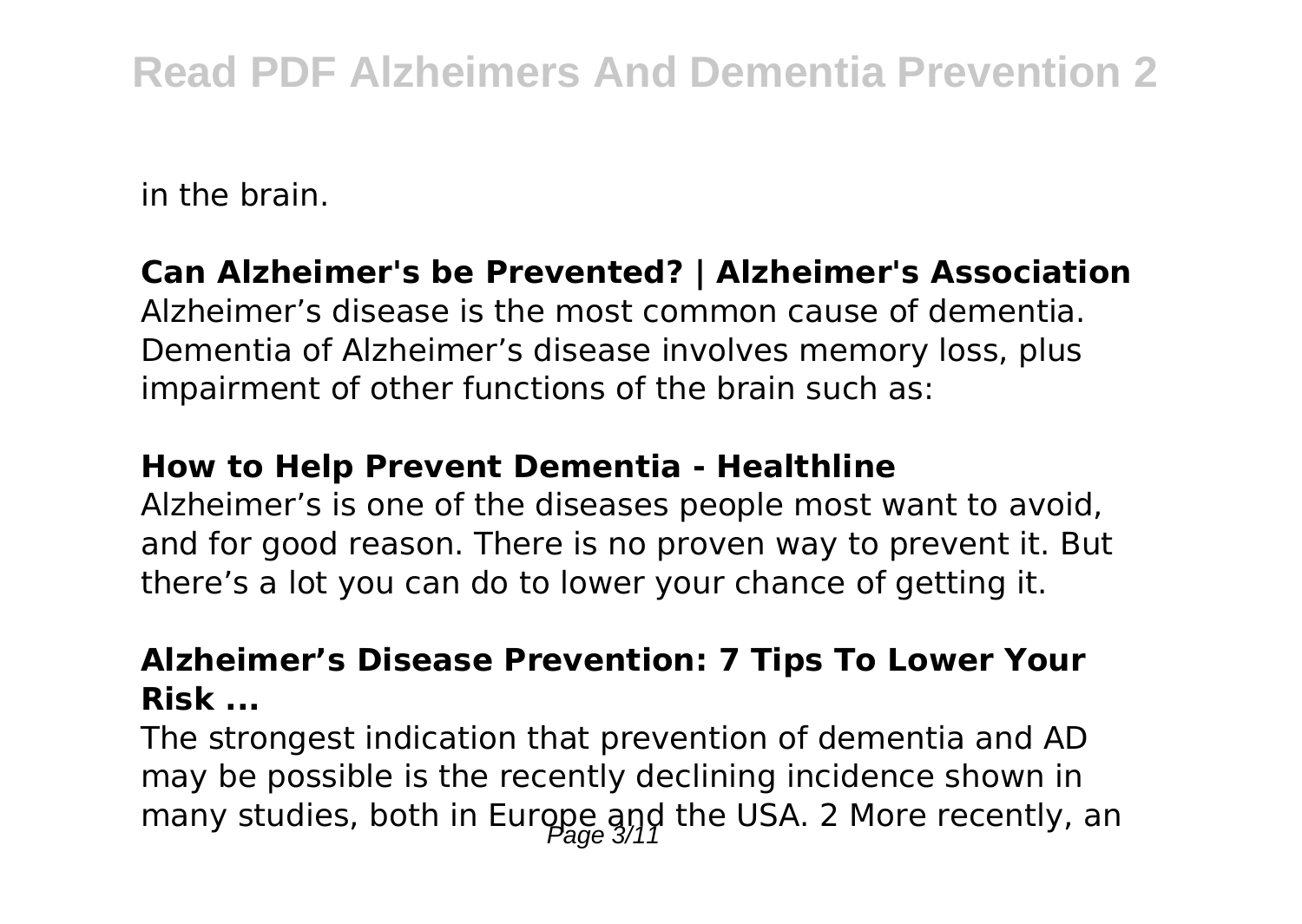analogous trend has been shown in Asia, with a 40% decline in the incidence of dementia and AD over 12 years in South Korea. 3 The most likely factors responsible for this trend have been improvement of vascular ...

### **Prevention of Alzheimer's disease and dementia: the ...**

The number of older people, including those living with dementia, is rising, as younger age mortality declines. However, the age-specific incidence of dementia has fallen in many countries, probably because of improvements in education, nutrition, health care, and lifestyle changes. Overall, a growing body of evidence supports the nine potentially modifiable risk factors for dementia modelled ...

#### **Dementia prevention, intervention, and care: 2020 report**

**...**

Two new human studies back earlier hints that vaccines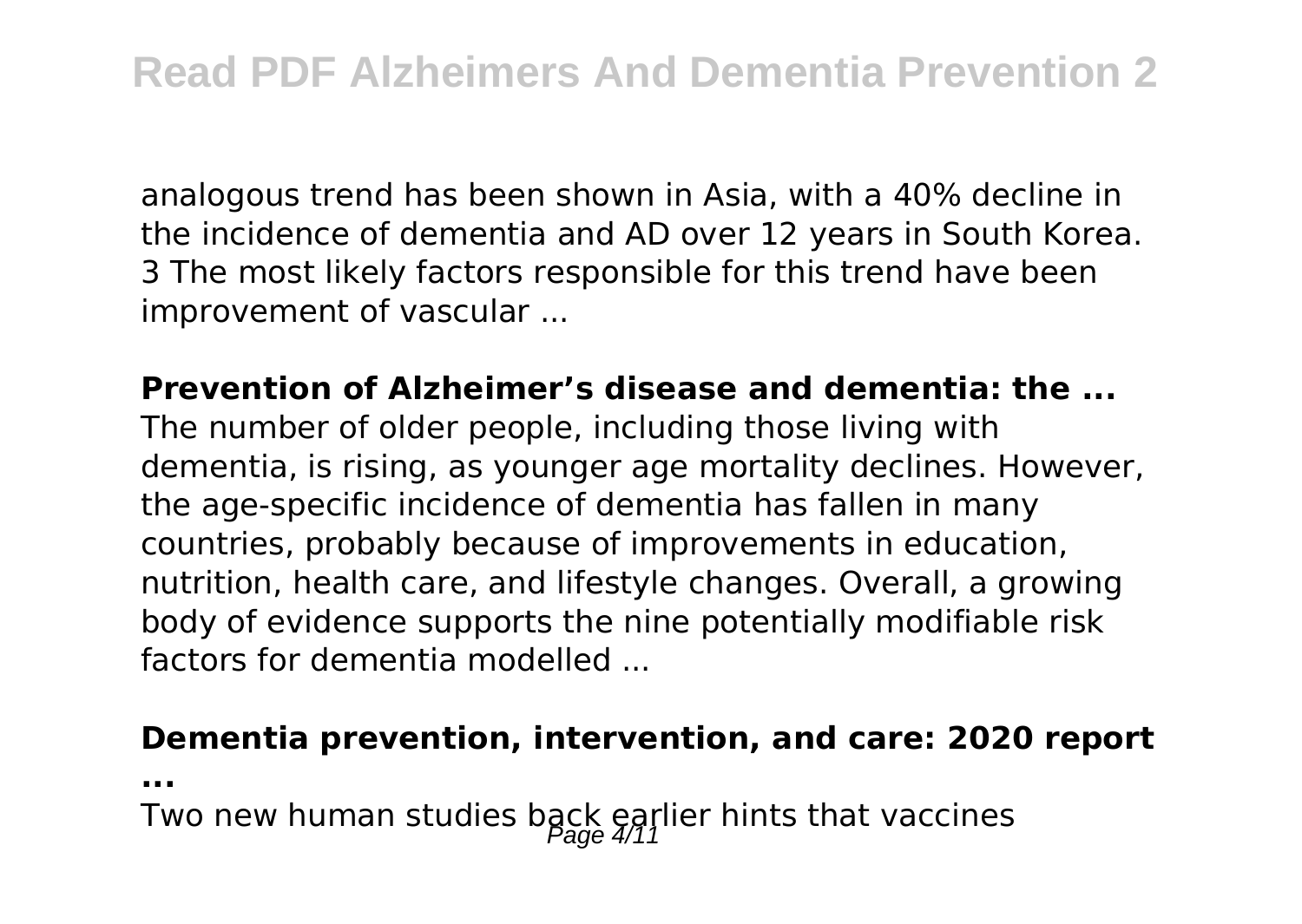designed to prevent respiratory infections might also provide some protection against Alzheimer's disease.

**Could A Flu Shot Reduce Your Alzheimer's Risk? : Shots ...** Improve your lifestyle for Alzheimer's prevention. Healthy habits may help ward off Alzheimer's. Consider the following steps to help prevent Alzheimer's. Exercise. "The most convincing evidence is that physical exercise helps prevent the development of Alzheimer's or slow the progression in people who have symptoms," says Dr. Marshall.

### **What can you do to avoid Alzheimer's disease? - Harvard Health**

A recent review of research looked carefully at the evidence on ways to prevent or delay Alzheimer's dementia or age-related cognitive decline. Led by a committee of experts from the National Academies of Sciences, Engineering, and Medicine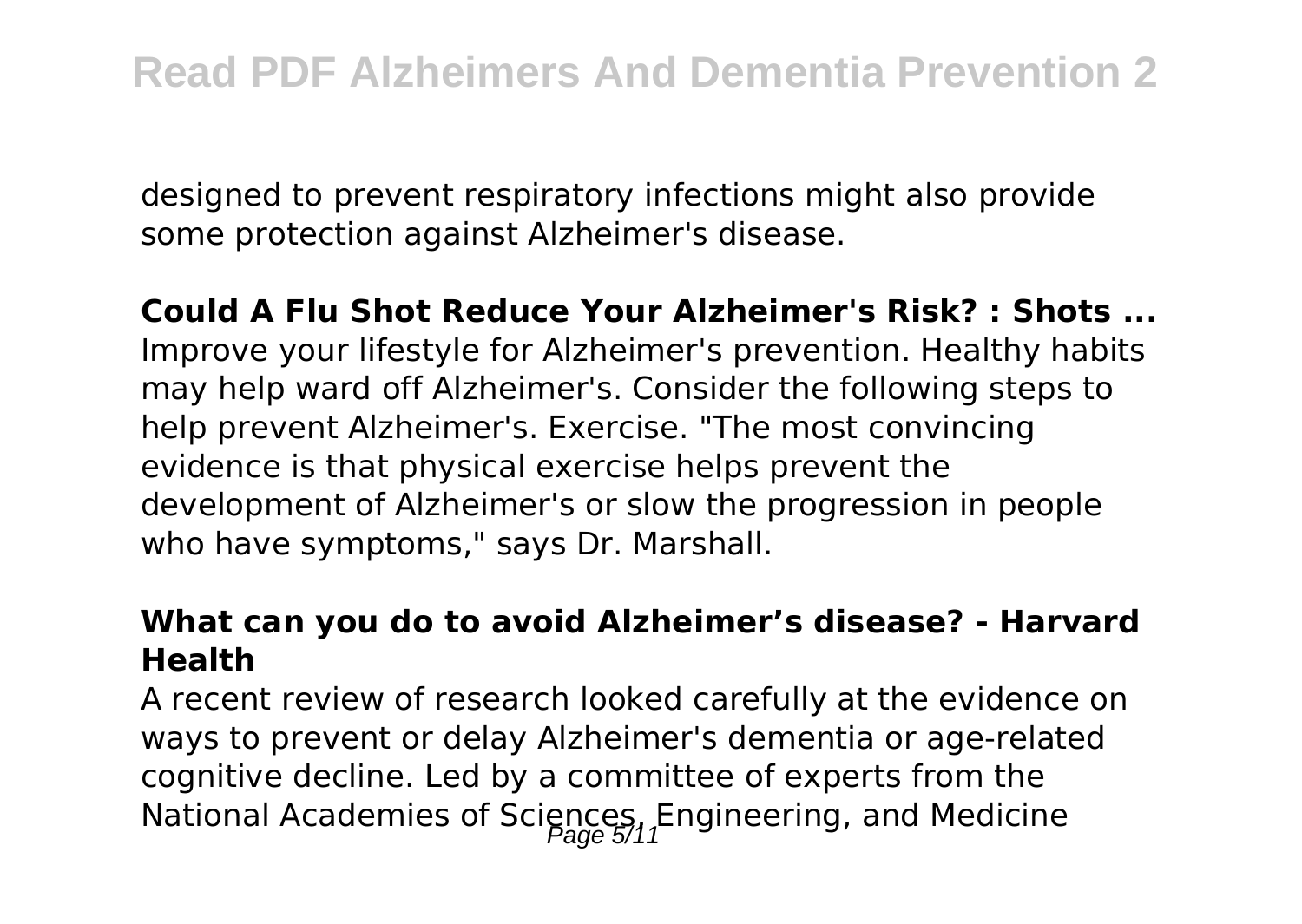(NASEM), the review found "encouraging but inconclusive" evidence for three types of interventions:

### **Preventing Alzheimer's Disease: What Do We Know ...**

One in 10 people over the age of 65 has Alzheimer's dementia, and 1 in 3 seniors dies from complications from the disease, which kills more than breast cancer and prostate cancer combined.

### **Alzheimers Q&A: Is Alzheimer's disease becoming a public ...**

Give yourself a point for each of the following MIND diet rules you typically follow in your life (up to a max of 15 points). At least three servings of whole grains a day. Green leafy vegetables (such as salad) at least six times a week. Other vegetables at least once a day. Berries at least twice a week.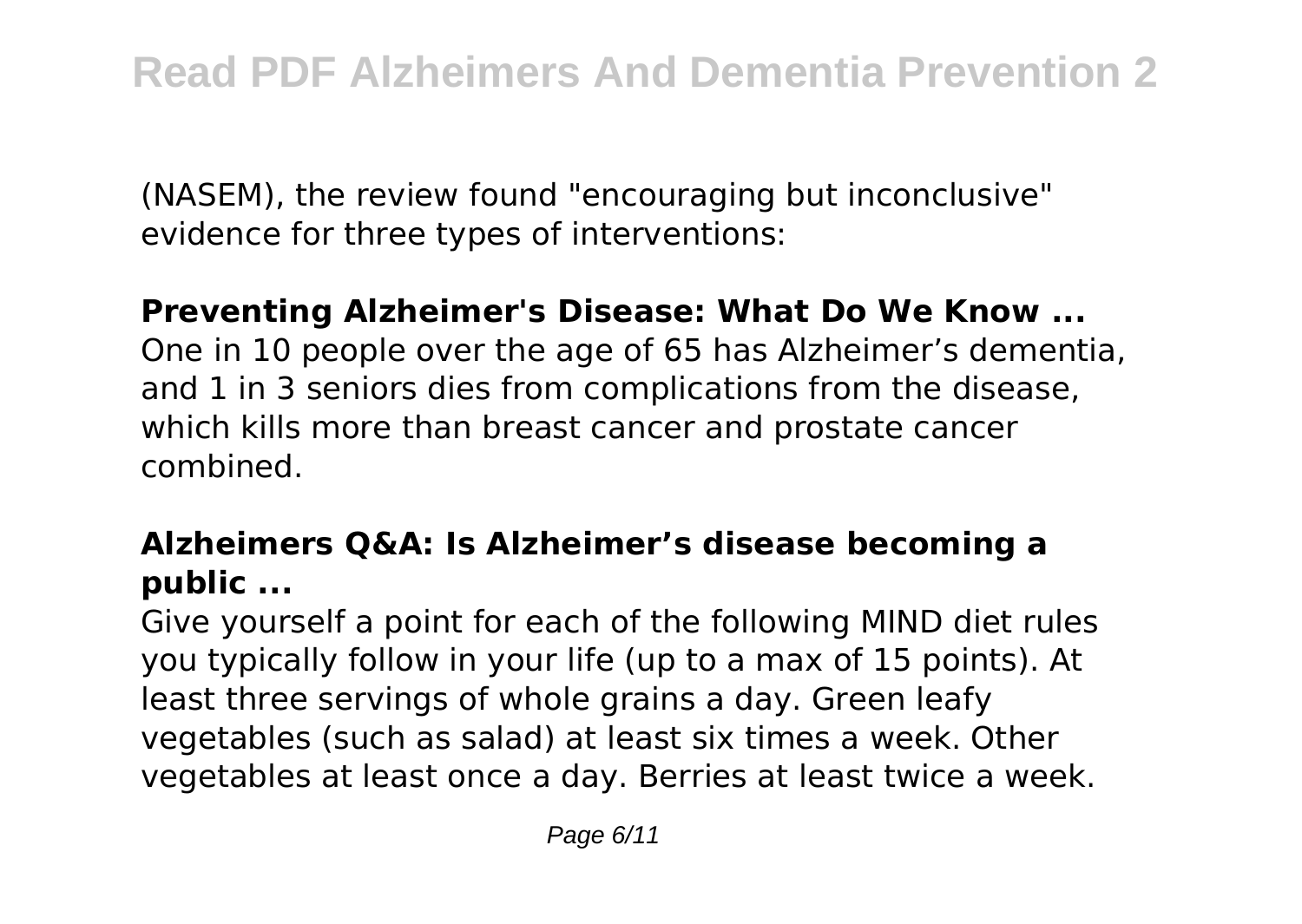### **15 simple diet tweaks that could cut your Alzheimer's risk**

**...**

Category: Alzheimer's and Dementia. Alzheimer's Prevention Strategies Validated September 4, 2020. Over the past decade we have been vigorously promoting the concept of Alzheimer's prevention. Alzheimer's disease is devastating, not just for the patient, but for families and loved ones as well. And let me be candid: watching my father ...

**Alzheimer's Prevention Strategies Validated - Lifestyle ...**

Overview. Alzheimer's disease is a progressive disorder that causes brain cells to waste away (degenerate) and die. Alzheimer's disease is the most common cause of dementia — a continuous decline in thinking, behavioral and social skills that disrupts a person's ability to function independently.

## Alzheimer's disease - Symptoms and causes - Mayo Clinic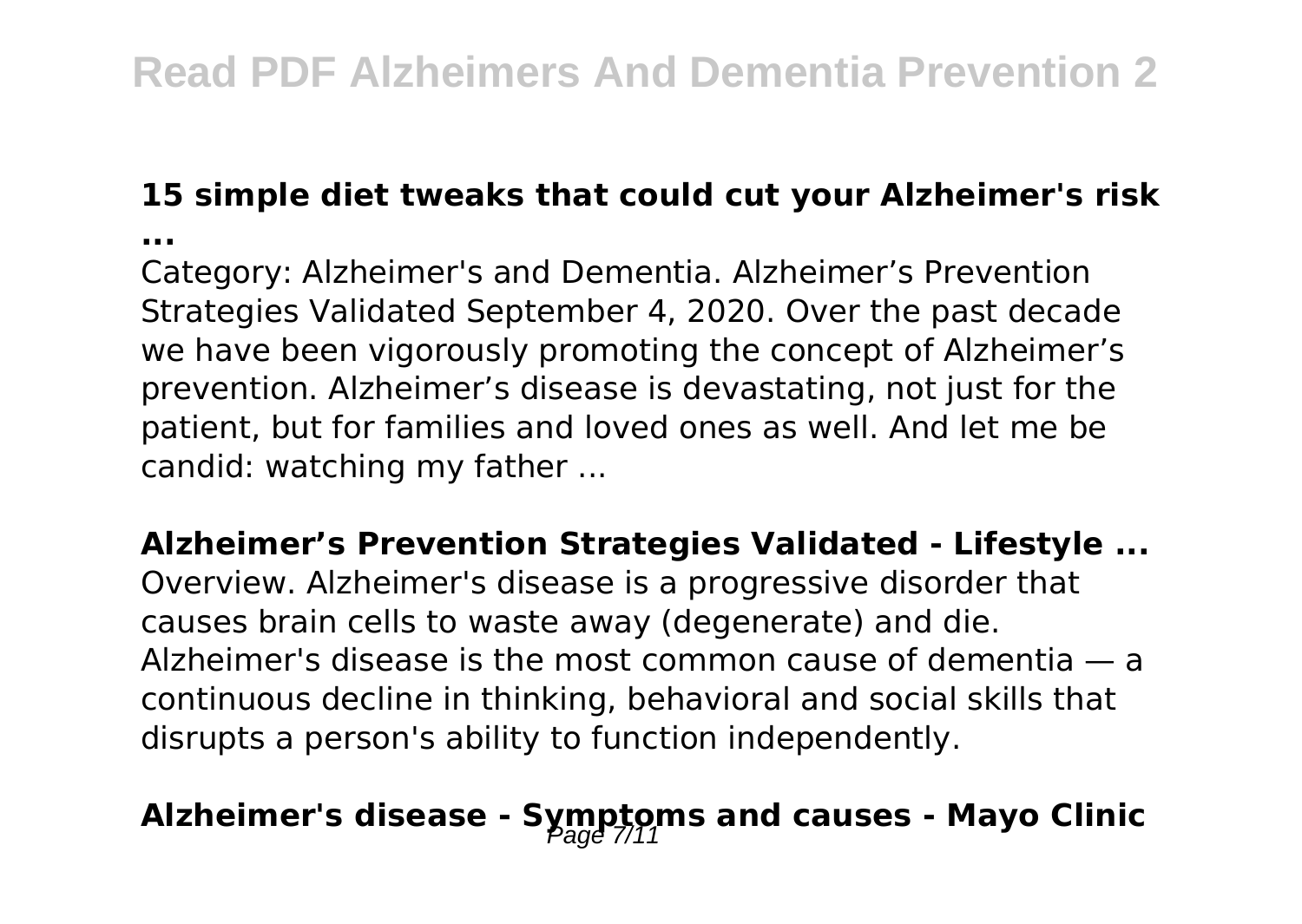But a new systematic review from researchers at the University of Shanghai Medical College outlines steps that everyone can take to help prevent Alzheimer's disease and dementia.

### **Evidence-Based Suggestions to Help Prevent Alzheimer's**

**...**

Dementia is a general term for a decline in mental ability severe enough to interfere with daily life. Alzheimer's is the most common cause of dementia. Alzheimer's is a specific disease. Dementia is not. Learning about the two terms and the difference between them is important and can empower ...

#### **Dementia vs. Alzheimer's Disease: What Is the Difference**

**...**

Evidence supporting the MIND diet comes from observational studies of more than 900 dementia-free older adults, which found that closely following the MIND diet was associated with a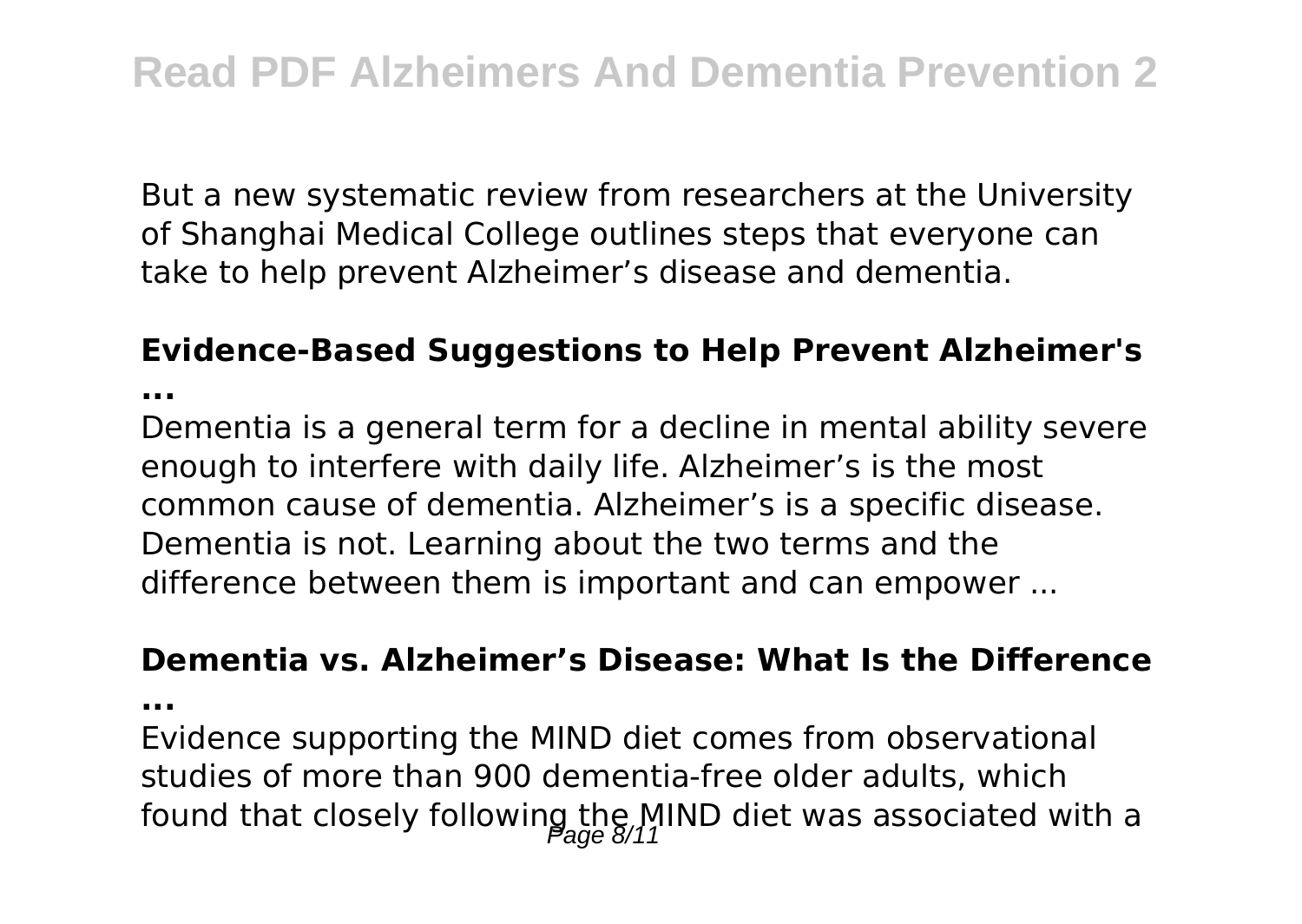reduced risk of Alzheimer's disease and a slower rate of cognitive decline.

### **What Do We Know About Diet and Prevention of Alzheimer's ...**

Alzheimer's & Dementia: Diagnosis, Assessment & Disease Monitoring concentrates on the discovery, development, and validation of assays, instruments, and technologies with the potential to facilitate accurate detection of dementia in its various forms and stages.. Alzheimer's & Dementia: Translational Research & Clinical Interventions (TRCI) is a peerreviewed, open access journal from the ...

### **Alzheimer's & Dementia - Wiley Online Library**

Wife Comforting Senior Husband Suffering With Dementia. getty. Losing a loved one to Alzheimer's disease is a scary and painful process, one that many Americans know all too well.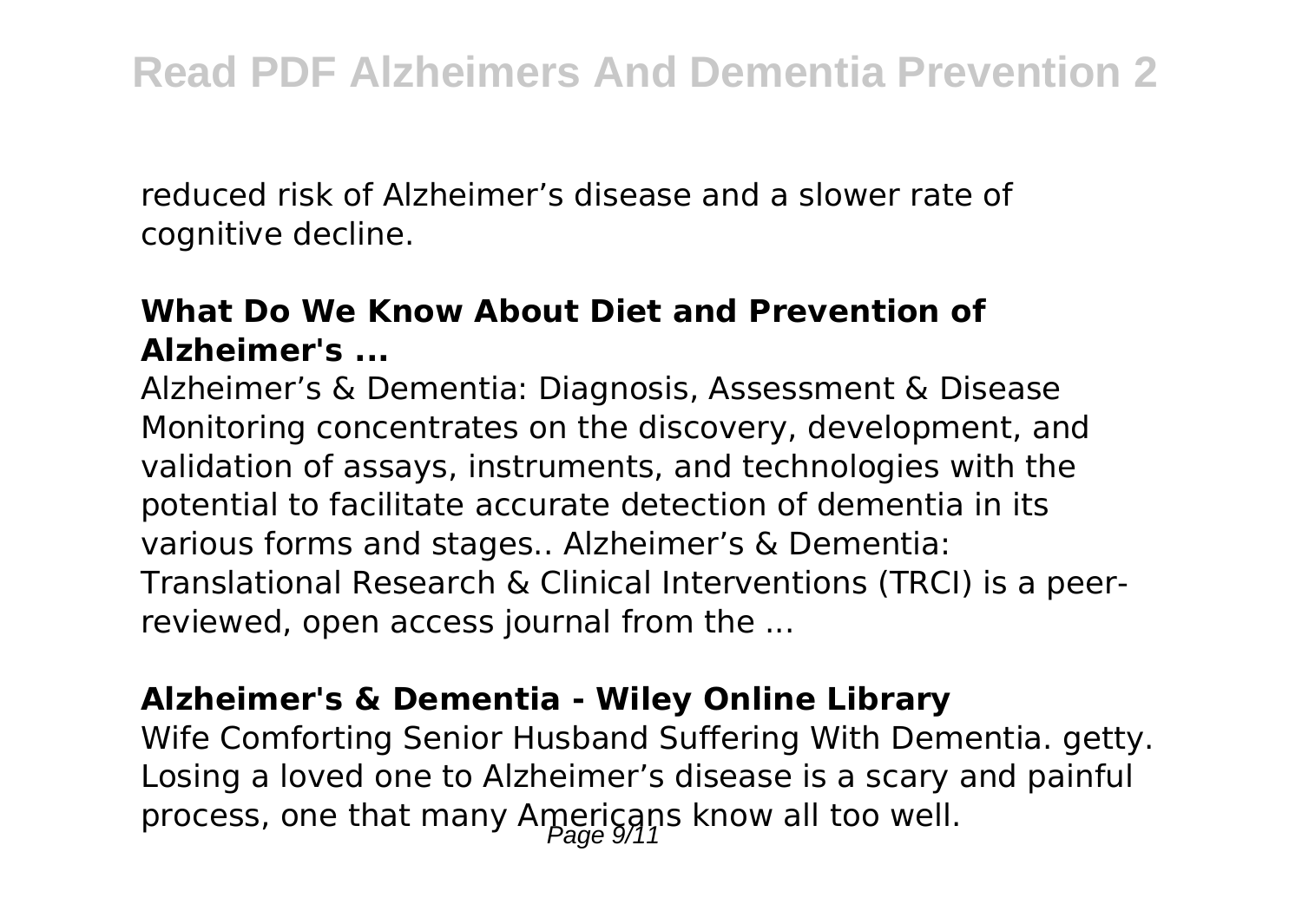### **Cassava Sciences Announces Positive Results In Phase 2**

**...**

Continued Alzheimer's Disease (AD) This is the most common type of dementia. About 60% to 80% of people who have dementia have Alzheimer's. It's a progressive condition, which means it gets ...

### **What Is the Difference Between Alzheimer's and Dementia?**

Evidence suggests that the DHA found in these healthy fats may help prevent Alzheimer's disease and dementia by reducing betaamyloid plaques. Food sources include cold-water fish such as salmon, tuna, trout, mackerel, seaweed, and sardines.